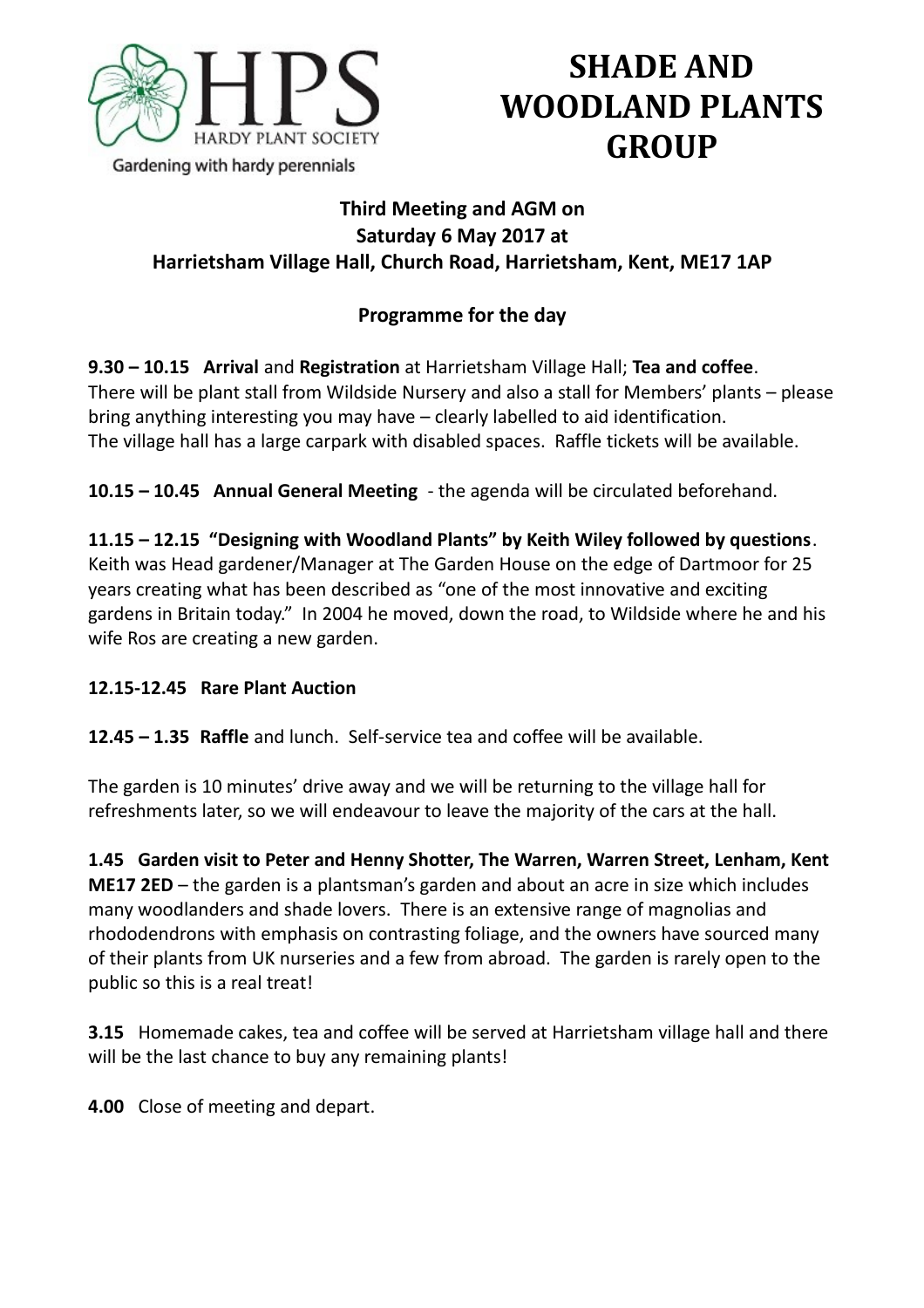## **HPS Shade and Woodland Plants Group Harrietsham Village Hall, Church Road, Harrietsham, Kent, ME17 1AP**

#### **Harrietsham Village Hall**

Harrietsham is a small village about 8 miles south east of Maidstone, Kent a few minutes off the M20 at Junction 8. The village hall will be signposted from the A20 in Harrietsham, and the large car park is beside the hall. There is limited parking (for the less able) at The Warrens, Lenham, but there is additional parking at The Harrow Inn (the pub opposite). Most members will be able to leave their cars at the hall.

Leave the M20 at J8 and turn onto A20 direction Lenham. Follow directions to Lenham and Harrietsham keeping on the A20 at the next two roundabouts for about 5 miles and you will arrive at Harrietsham. There will be signs for the village hall from the A20.

#### **Peter and Henny Shotter's garden: The Warren, Warren Street, Lenham, Kent ME17 2ED**

The property is 10 minutes from Harrietsham. Take A20 towards Ashford. After 2 miles there is an exit on the left signposted Warren Street and Otterden (Hubbards Hill). Follow the road up Hubbards Hill until you come to the Harrow Inn on the right. The house is the next property on the right. We will be able to leave a few cars in the pub car park. There will be HPS signs guiding you on your route.

**Contact details on the day:** If you need to contact us on the day ring Diana Garner on 07849 764265 – the rest of the year the phone has no reception.

**Refreshments:** There will be tea and coffee provided on arriving, and in the afternoon in the village hall with home-made cake. Please bring a packed lunch with you. The pub in Lenham, The Harrow Inn, next to the garden does lunches - book on 01622 859846.

**Accommodation:** We have no experience of the many B&Bs in the area. There are Travel Lodges and Premier Inns at Maidstone - more information available on [www.travelodge.co.uk](http://www.travelodge.co.uk/) or telephone Central Reservations on 08719 848484 or [www.premierinn.com](http://www.premierinn.com/) telephone 0333 003 8101, or Mercure [www.mercure.com.](http://www.mercure.com/)

#### **Additional Gardens open – Please let garden owners know you are planning to visit**

**Mike and Edith Darvill, Eagleswood**, Slade Road, Warren Street, Lenham, Kent ME17 2EG Tel: 01622 858702 or [mike.darvill@btinternet.com.](mailto:mike.darvill@btinternet.com) 2 acre NGS woodland garden. Visitors are welcome up to 5pm on the Saturday, or between 10 and 5 on Sunday 7 May.

**Dr Adrian Cooper, Boyton Court**, Boyton Court Road, Sutton Valence, Kent ME17 3BY Tel: 07796 446209 or **Samantha.adrian@yahoo.com.** 3 acre garden with terraces, large mixed borders, formal areas and a scree slope; Ponds, water features, greenhouses with exotics and alpine plants. Visitors welcome between 10.00 and 1.00 on Sunday 7 May.